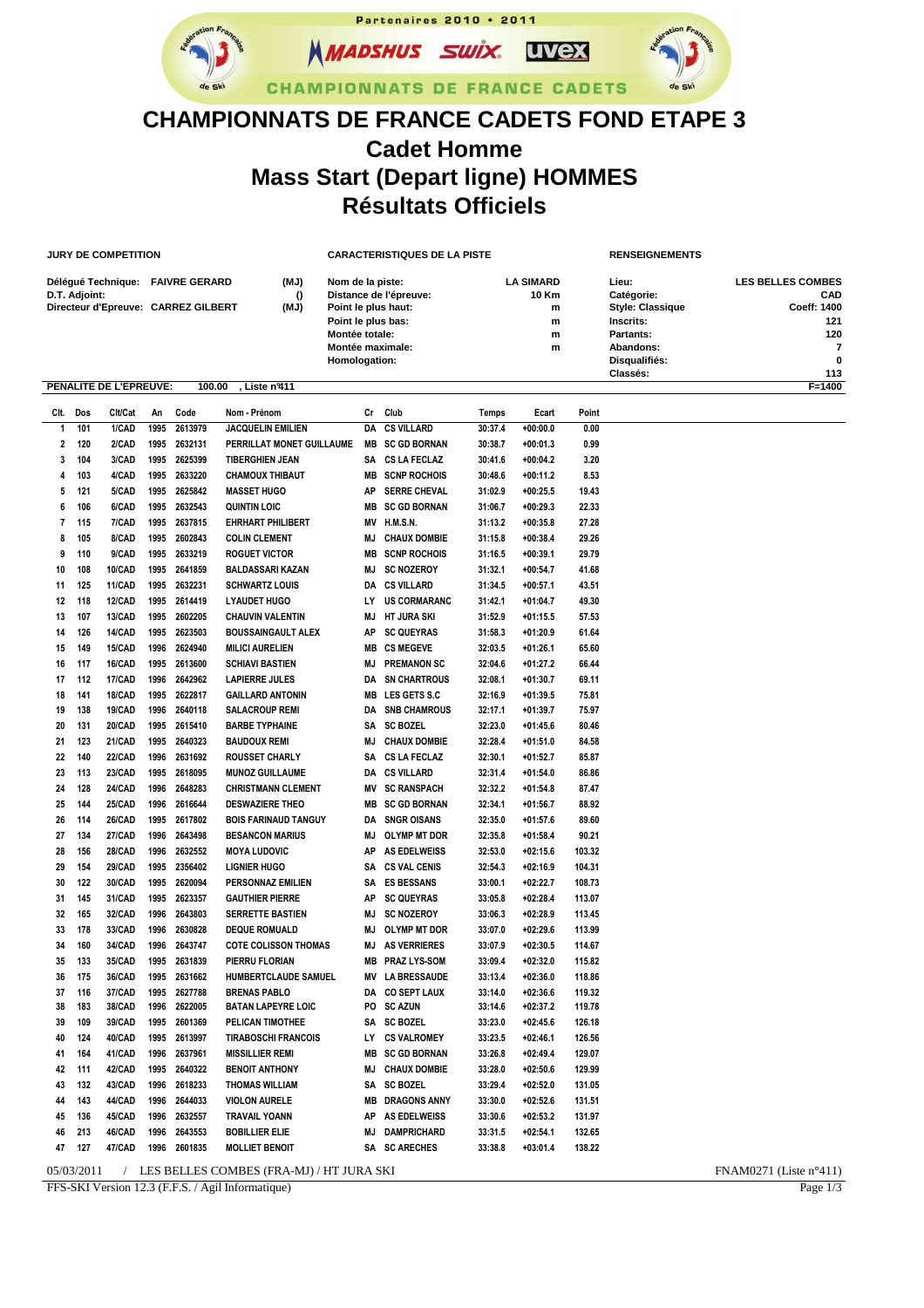FFS-SKI Version 12.3 (F.F.S. / Agil Informatique)

Clt. Dos

 $\overline{48}$  $\overline{211}$ 

 $\overline{A}$ 151

50 169

 $51$ 182

 $52$ 139

53 135

54

55

56

57 176

58 188

59

60 174

61

 $62$ 150

63 194

64 148

65 159

66

 $67$ 202

68 179

69 167

70 163

 $71$ 153

 $72$ 146

73 129

 $74$ 162

 $75$  $142$ 

 $76$  $200$ 

 $77$ 190

78 158

79

81

82 205

83 173

84 191

85

86 184

 $\overline{87}$ 172

88

89 207

90

91

92 195

 $93$ 196

 $QA$ 215

95 218

96 217

97 168

98 192

99 157

100

101 198

102

 $105$  $204$ 

106 220

107

108 200

109 210

110 197

111

 $112$  $214$ 

170

103 208

104 216

221

199

113 219 113/CAD

193 80  $201$ 

181

166

137

206

180

155

187

161

119

152

130

Clt/Cat

 $AB/ChD$ 

**AQICAD** 

50/CAD

51/CAD

52/CAD

53/CAD

54/CAD

55/CAD

56/CAD

57/CAD

58/CAD

59/CAD

**GO/CAD** 

61/CAD

62/CAD

63/CAD

64/CAD

65/CAD

66/CAD

67/CAD

68/CAD

69/CAD

**70/CAD** 

**71/CAD** 

**72/CAD** 

73/CAD

**74/CAD** 

75/CAD

**76/CAD** 

**77/CAD** 

**78/CAD** 

**79/CAD** 

80/CAD

81/CAD

82/CAD

83/CAD

84/CAD

85/CAD

86/CAD

87/CAD

88/CAD

89/CAD

90/CAD

91/CAD

92/CAD

93/CAD

**QAICAD** 

95/CAD

96/CAD

97/CAD

98/CAD

**QQ/CAD** 

100/CAD

101/CAD

103/CAD

104/CAD

105/CAD

106/CAD

107/CAD

108/CAD

109/CAD

110/CAD

**111/CAD** 

 $112/CAD$ 

212 102/CAD

An Code Nom - Prénom

**ABANDONS (7)**  $102$ /CAD 1995 2623864 **HUILLIER YOHAN** DA CS VILLARD 147 /CAD 1996 2628609 **PESENTI CYRIL** DA US AUTRANNAI / LES BELLES COMBES (FRA-MJ) / HT JURA SKI  $05/03/2011$ 

1996 2637535 **SCHNEIDER ISAIA** MV SC RANSPACH  $33:40.8$  $+03:03.4$  $12071$ 1996 2630786 **COLASUONNO HUGO DA SNR CHAMPOUS** 33:41.8  $+03.04A$ 140.50 LY CS VALROMEY 1995 2613994 PERRET ELOI 33:44.0  $+03:06.6$ 142.18 1996 2643700 **JACQUET QUENTIN** M.J OI YMP MT DOR  $33:53.1$  $+03:15.7$ 149.11 1995 2600716 **ROLLAND TANGUY** SA COURCHEVEL 33:56.3  $+03:18.9$ 151.55 1995 2626423 **MARTIN ROBIN DA SN CHARTROUS** 33:58.0  $+03:20.6$ 15285 **MV BASS/RUPT SN** 1996 2644054 **EPP GAEL** 34:00.2  $+03:22.8$ 154.52 1995 2638068 **GUYON BAPTISTE** MJ A.S MOUTHE 34:06.3  $+03:28.9$ 159.17 1995 2638876 PAILLARD GEOFFREY MJ OI YMP MT DOR  $34:06.6$  $+03:29.2$ 159.40 1996 2632554 **QUEYREL BAPTISTE AP AS EDELWEISS** 34:12.0  $+03:34.6$ 163.51 1995 2638015 **HERNANDEZ MICKAEL** PO MONT ARGELES  $34.172$  $+03.398$ 167.48 1995 2634006  $+03:40.3$ **VACHER SYLVAIN DA US AUTRANNAI** 34:17.7 16786 1996 2631433 **ANDRE AMEDEE** SA CSIAFFCIAZ  $34:22.3$  $+03:44.9$ 171.36 PF SC NORDIC 66  $34:30.7$ 1995 2625624 **CHAVANES LOUIS**  $+03:53.3$ 177.76 1995 2615406 **BARBE LILIAN SA SC BOZEL** 34:42.8  $+04:05.4$ 186.98 1995 2644790 PELLEGRINELLI VALERIAN LY SC LE POIZAT 34:44.3  $+04:06.9$ 188 12 1996 2625100 **LORIER EMILIEN** DA CO SEPT LAUX 34:47.0  $+04:09.6$ 190.18 1995 2630523 **BUCHE ANTHONY** AU SC DE BESSE 34:49.9  $+04:12.5$ 19239 PE SC NORDIC 66 1995 2622555 **REGARD LUDOVIC**  $34:52.0$  $+04:14.6$ 193.99 1996 2651536 **TISSOT JULES MJ CSR PONTARLI**  $34:53.2$  $+04:15.8$ 194.91 1996 2642034 **VIALLET ADRIEN DA SN CHARTROUS**  $34.539$  $+04.165$ 195.44 1996 2621681 **ABADIE PHILIPPE** PO MONT ARGELES 34:54.7  $+04:17.3$ 196.05 1996 2625155 **LUCCI PAUL** AU SC DE BESSE 34:56.5  $+04:19.1$ 197.42 1995 2632789 **LOPEZ THIBAULT MB CS CHAMONIX** 34:57.1  $+04:19.7$ 197.88 1996 2615424 **GENTIL BRUCE** SA **CS SAISIES** 35:05.5  $+04:28.1$ 204.28 1996 2631642 **ROUX BAPTISTE** DA SN CHARTROUS  $35:059$  $+04.285$ 204.58 1996 2654956 **SALOMON BASILE** SA MONOLITHE SF  $35:14.2$  $+04:36.8$ 210.91 1995 2626180 PELLE JOSSELIN DA CO SEPTIAUX  $35.25.7$  $+04.483$ 219.67 1996 2644100 GUY ROMAIN MJ A.S MOUTHE  $35.281$  $+04.507$ 221.50 1995 2602019 **COSTE LEO** PO SC AZUN 35:33.5  $+04:56.1$ 225.61 1996 2632623 **VIONNET LEO** SA CS SAISIES  $+04:58.4$ 35:35.8 227.36 1996 2633031 **DAMARIUS JULIEN** AP SERRE CHEVAL 35:36.9  $+04:59.5$ 228.20 1996 2644016 **BOURDAUD'HUI JIM** MJ OLYMP MT DOR  $35:38.2$  $+05:00.8$ 229 19 **MARET LOUIS MB CS CHAMONIX** 35:45.7  $+05:08.3$ 1996 2604706 234.91 ECHALARD JULIEN **MJ SKI ROUSSES** 35:48.6 1996 2627394  $+05:11.2$ 237.12 1996 2623639 **CLUGNET JAMES DA SN CHARTROUS** 35:49.2  $+05:11.8$ 237.57 1995 2616365 **LANNE FABIEN** PO MONT ARGELES 35:56.2  $+05:18.8$ 24291 1995 2630524 AU SC DE BESSE **BUCHE KEVIN** 35:57.5  $+05:20.1$ 243.90 1996 2627462 **LOCATELLI ALEXIS DA SA MEAUDRAIS** 35:58.5  $+05:21.1$ 244.66 IY SCRRENOD 1996 2620176 ALIGER TANGUY  $35.507$  $+05.22.3$ 245.58 AU SC DE BESSE **ECHAVIDRE ANTOINE**  $+05:25.0$ 1996 2635594  $36:02.4$ 247.63 1996 2638486 **CHERIN MALO MJ CSR PONTARLI** 36:10.0  $+05:326$ 25342 **VALVERDE SIMON** DA US AUTRANNAI 36:14.1  $+05:36.7$ 1995 2636758 256.55 NIVAULT FABIEN SA SC ARECHES 1996 2633051 36:26.2  $+05:48.8$ 265.77 1995 2644101 **GUY PIFRRE** M.I A.S. MOUTHE 36:36.7  $+05:59.3$ 273.77 1996 2643699 THIONNET THIBAUD MJ OLYMP MT DOR 36:41.6  $+06:04.2$ 277.50 1005 2630623 JFANNIN AI FX MI STIAURENT  $36:427$  $+06.053$ 278 34 1996 2621485 PECCAUD VINCENT **MJ SKI ROUSSES** 36:44.4  $+06:07.0$ 279.63 1996 2647853 **FAVROT KFVIN** MB CHABI AIS NOR 36:45.1  $+06:07.7$ 280 17 1996 2620796 **ACHARD BAPTISTE** SA CSIAFFCIAZ  $36:45.9$  $+06:08.5$ 280.78 1996 2631961 **GUSTIN PIERRE** MV VAGNEY ROCHE 36:46.7  $+06:09.3$ 281.39 1996 2643637 **BAUDOUX JEROME** M.J CHAUX DOMBIF  $37:06.6$  $+06:29.2$ 296.55 1996 2631501 PINEY JULES **DA SNGR OISANS**  $+06:32.0$ 37:09.4 298.68 1995 2638562 **NICOLET PAUL** MJ A.S MOUTHE  $37:11.3$  $+06:33.9$ 300.13 **MJ PREMANON SC** 37:40.7 1995 2625799 **RATEL LENY**  $+07:03.3$ 322.53 **GRENIER BOLEY ARTHUR** M.J US MORFZ 1996 2645260 38:08.7  $+07:31.3$ 343.87 1996 2623255 PAGFT JOHN M.I US MORFZ 38:30.5  $+07:53.1$ 360.48 1995 2642779 PERRAD ROMEO  $MJ$ **US MORFZ**  $38:30.8$  $+07:53.4$ 360.71 1995 2655380 **DAUDET PIERRE LOUIS** CE SC MARGERIDE 39:10.7  $+08:33.3$ 391.11 MJ SC MONT NOIR 1996 2653543 **DEVAUX DAVID**  $+08:57.4$ 39:34.8 409.47 1996 2645484 **MINITTI CLEMENT** MJ A.S MOUTHE 39:54.1  $+09:16.7$ 424.18 1995 2646615 CAILLET JASON M.I SC ARRAYE 39:55.0  $+09:17.6$ 424.86 **CLEMENT EMILE**  $M<sub>1</sub>$ **SC MONT NOIR** 1996 2651030 40:27.8  $+09:50.4$ 449.85 1996 2647372 **GARDE DYLAN** M.I IIS MOREZ 40:49.7  $+10:12.3$ 466.54 1996 2644279 **BOUVERET LEO** M.J SC MONT NOIR  $42:21.7$  $+11:44.3$ 536.64 1996 2616520 **MOREL ARTHUR** M.I IIS MOREZ 42:42.8  $+12:05.4$ 552.72 Abd Abd

Cr Club

Temps

Ecart

Point

FNAM0271 (Liste n°411)

Page  $2/3$